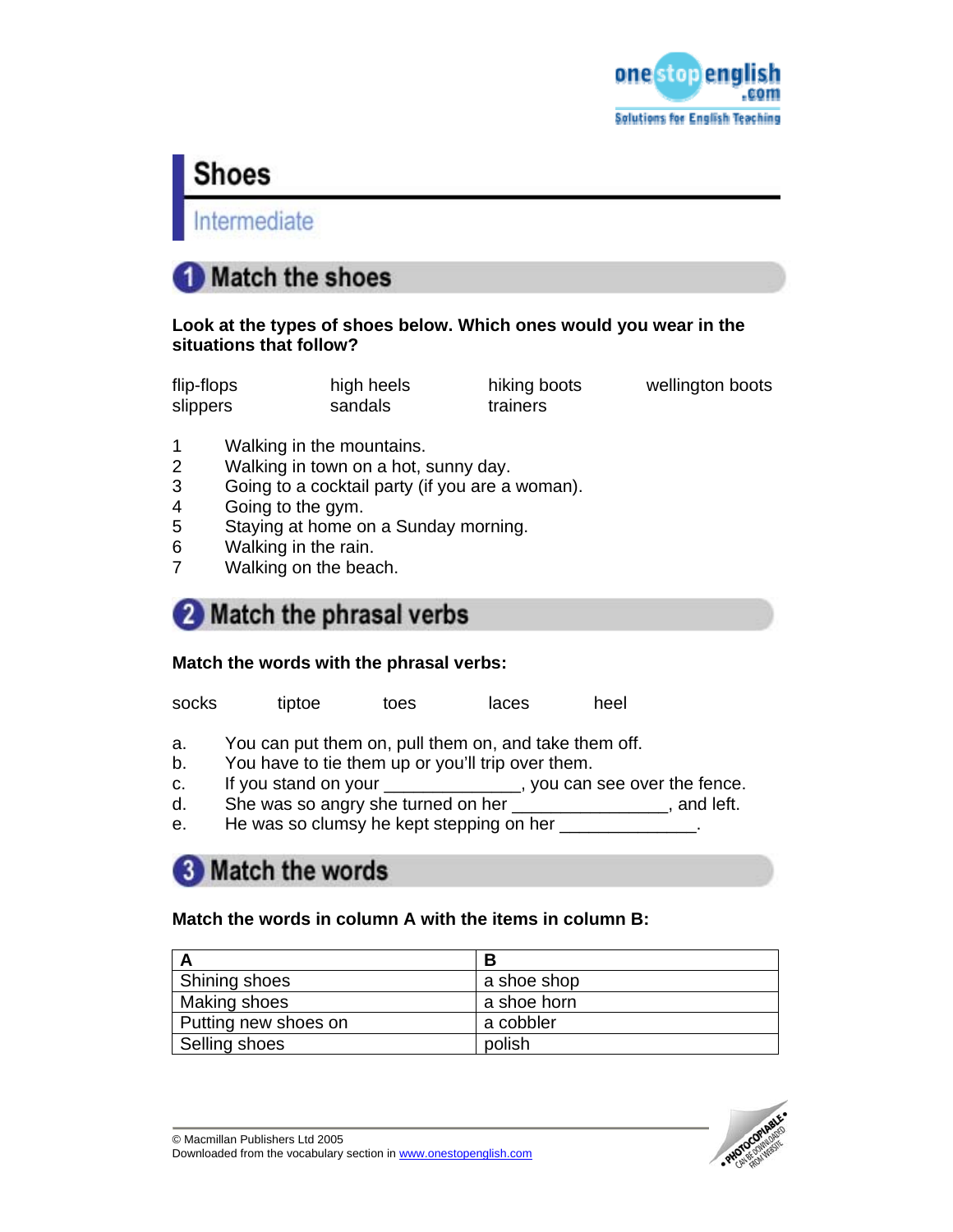



**The words below all describe parts of a shoe and parts of the body. Which word cannot be used to describe a part of your foot?** 

sole heel toe instep tongue



### **Read the text. What does the speaker like about new shoes?**

I adore brand new shoes. I love shoes that are shiny, squeaky, and so tight they rub the back of your heel. I hate shoes that are scuffed or worn out. This may seem odd because most people like shoes to be comfortable and worn in. But I don't. I spend hours polishing my shoes. I want my shoes to feel springy, and I want the tread on the bottom of my shoes to look as if nobody has ever walked on anything but thick carpets in them. And I really like it when people notice my shoes, and compliment me on them. That really makes my day.

### **Find words in the text that describe:**

- 
- 1. How new shoes look. 2. How new shoes sound.
- 3. How new shoes feel. 4. How old shoes look.
- 5. How old shoes feel.



### **Complete the idiomatic expressions with shoe(s) or boot(s):**

- 1 He has very little money. I don't know how he runs a business on a string.
- 2 You were laughing at me this morning, but now I've won and you've lost. Now the <u>equal container is</u> on the other foot.
- 3 Claire was a wonderful sales manager. Now she has left, I don't think anyone can fill her
- 4 The boss is really angry with Gary and wants to talk to him. I'm glad I'm not in his
- 5 When he first came here, he was very nice. But now he thinks he is better than everyone else. He's got too big for his
- 6 Harry lost his job on Friday. His work was so poor that he got the

\_\_\_\_\_\_\_\_\_\_\_\_\_\_\_.

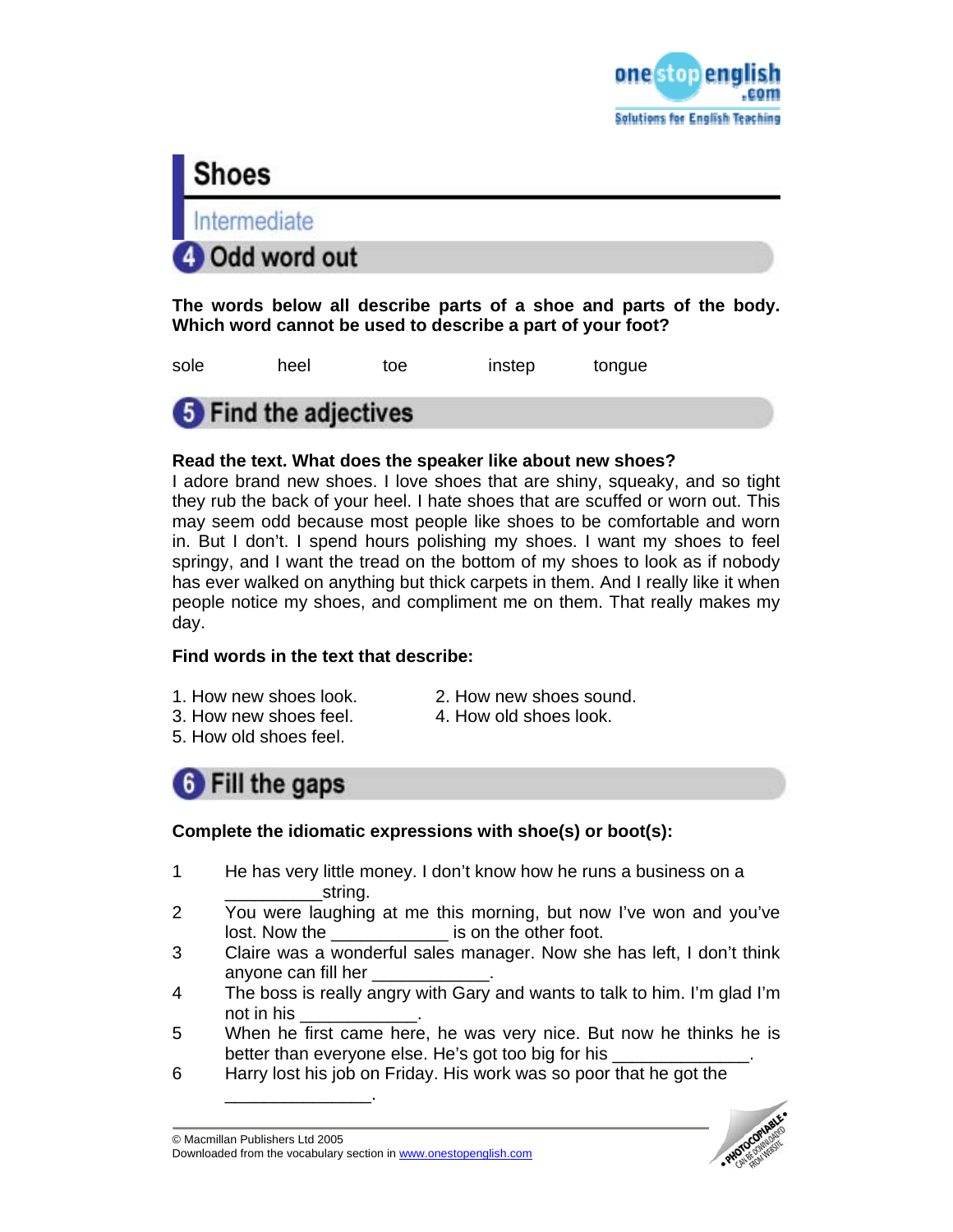

# **Shoes**

Intermediate

# Interview your teacher

### **Interview your teacher about his/her shoes:**

- 
- 1 *Where did you buy them?*  2 *How would you describe them?*
- 3 *How long have you had them?*
- 4 *How much were they?*



**Now prepare to describe your shoes to your partner. Think about including the following information:** 

- 1 *Where did you buy them?*
- 2 *How would you describe them?*
- 3 *How long have you had them?*
- 4 *How much were they?*